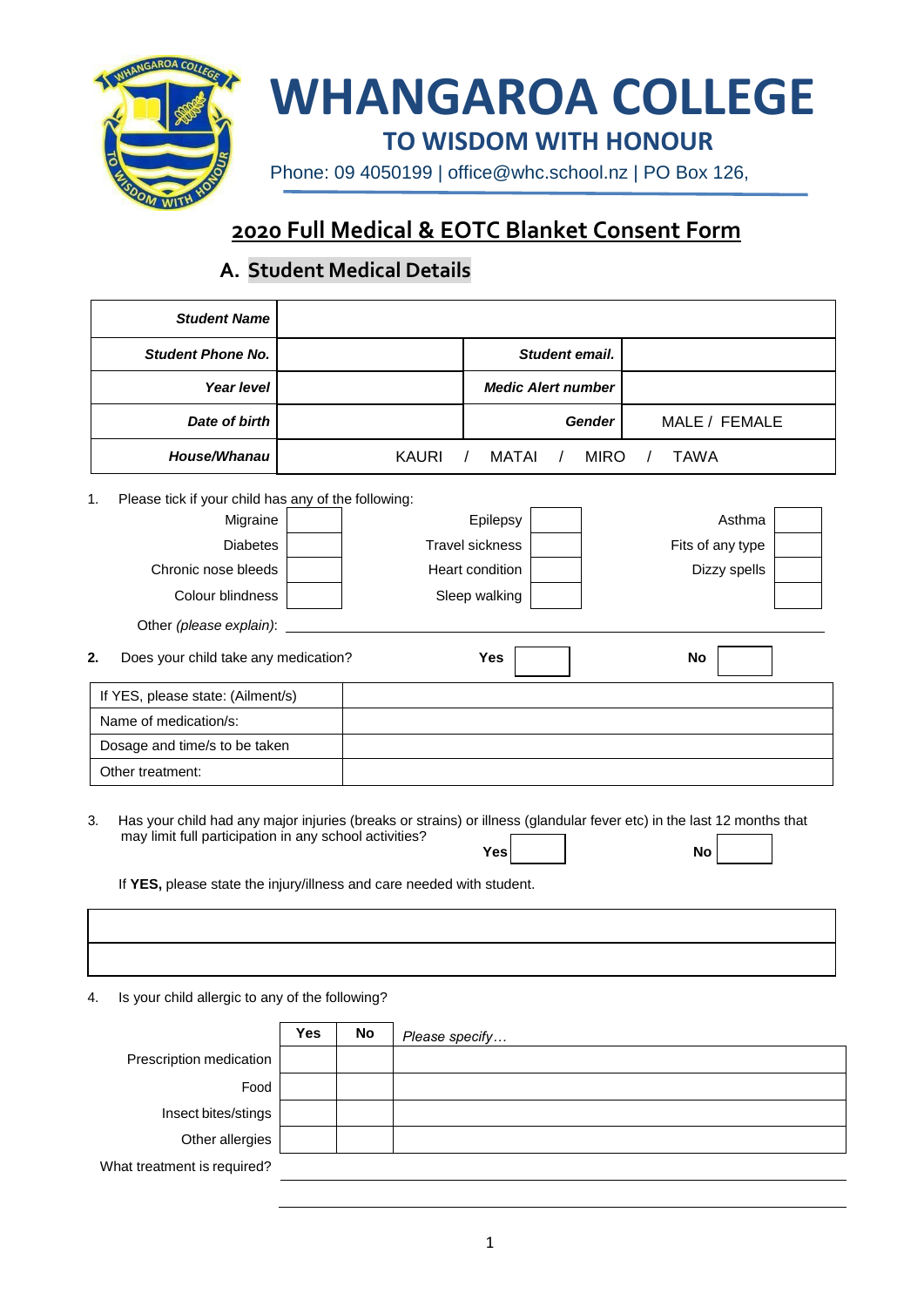| <b>WHANGAROA COLLEGE</b>                               |
|--------------------------------------------------------|
| <b>TO WISDOM WITH HONOUR</b>                           |
| Phone: 09 4050199   office@whc.school.nz   PO Box 126, |
|                                                        |

5. To the best of your knowledge, has your child been in contact with any contagious or infectious diseases in the last 6 months? **Yes No** 

If YES, please give brief details.

6. Is there any information the staff should know to ensure the physical and emotional safety of your child? *(Eg. Cultural practices, disability, anxiety about height/darkness/small places, behavioural or emotional problems)*

| If YES, please state or attach the information | Yes | No |
|------------------------------------------------|-----|----|
|                                                |     |    |
|                                                |     |    |

7 Is there any other daily care or support needed for your child not previously mentioned?

| If YES, please explain | Yes | <b>No</b> |
|------------------------|-----|-----------|
|                        |     |           |
|                        |     |           |
|                        |     |           |

8 Date of last tetanus shot: / / / / / /

*9* What pain/flu medication may your child be given if necessary? *(The office holds panadol)*

| 10 | <b>Aquatic activity / Swimming ability</b>               | <b>Yes</b> | <b>No</b> | Don't know |
|----|----------------------------------------------------------|------------|-----------|------------|
|    | Is your child able to swim 50 metres?                    |            |           |            |
|    | Is your child water confident in a pool?                 |            |           |            |
|    | Is your child confident in deep water?                   |            |           |            |
|    | Is your child able to tread water?                       |            |           |            |
|    | Is your child able to survival float?                    |            |           |            |
|    | Is your child confident in the sea or open inland water? |            |           |            |
|    | Is your child safety-conscious in and around water?      |            |           |            |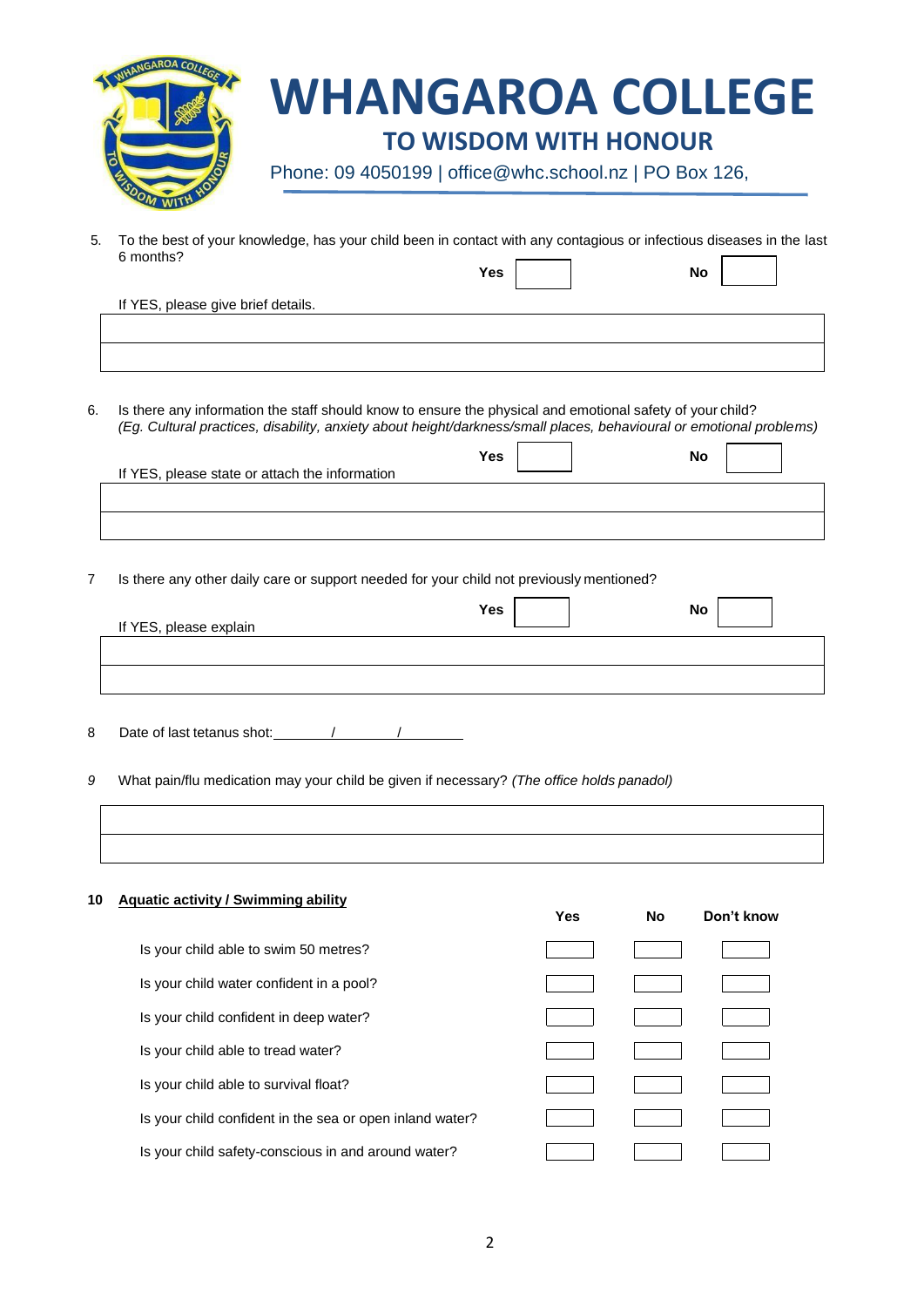

## **WHANGAROA COLLEGE**

**TO WISDOM WITH HONOUR**

Phone: 09 4050199 | [office@whc.school.nz](mailto:office@whc.school.nz) | PO Box 126,

### **B.Parent/Caregiver Contact Details and Consent**

#### *To be read, ticked and signed by parent/caregiver*

| E.O.T.C (Education Outside the Classroom)<br>I agree to my child taking part in school EOTC events. I acknowledge the need for them to behave responsibly.                                                                                                                                                                                                                                                                     |
|--------------------------------------------------------------------------------------------------------------------------------------------------------------------------------------------------------------------------------------------------------------------------------------------------------------------------------------------------------------------------------------------------------------------------------|
| I understand that there are risks associated with involvement in EOTC events and that these risks cannot be<br>completely eliminated. I understand that the school will identify any foreseeable risks or hazards and implement<br>correct management procedures to eliminate or minimise those risks.                                                                                                                         |
| I understand that my child will be involved in the development of safety procedures. I will do my best to ensure<br>that my child follows these procedures.                                                                                                                                                                                                                                                                    |
| I acknowledge that in order to gain a better understanding of the risks involved I am able to ask any questions<br>about the activities in which my child will be involved. I recognise that participation in such activities is voluntary<br>and not mandatory. My child and I both understand that they may withdraw from the activity if they feel at risk.<br>This must be done in consultation with the person in charge. |
| I understand that if there are any costs involved for an EOTC trip, then this will be paid before the event. I am<br>aware if the trip is not paid for my child will not be able to attend. (Please contact the school if you need support<br>for any costs so we can discuss possible solutions)                                                                                                                              |
| <b>MEDICAL</b>                                                                                                                                                                                                                                                                                                                                                                                                                 |
| Whangaroa College may administer pain relief to my child                                                                                                                                                                                                                                                                                                                                                                       |
| I agree that if prescribed medication needs to be administered, a designated adult will be assigned to do this. I<br>will ensure that prescribed medication is clearly labelled, securely fastened and handed to the designated adult<br>with instructions on its administration.                                                                                                                                              |
| I agree that in the case of an emergency, medical costs not covered by ACC or a community service card will<br>be paid by me. This relates to my child receiving any emergency medical, dental, or surgical treatment,<br>including anesthetic or blood transfusion, as considered necessary by the medical authorities present.                                                                                               |
| If my child is involved in a serious disciplinary problem, including the use of illegal substances and/or alcohol,<br>or actions that threaten the safety of others, s/he will be sent home at my expense.                                                                                                                                                                                                                     |
| I understand that the school does not accept responsibility for loss or damage to personal property (either my<br>child's property or damage to another's property caused by my child) and that it is my responsibility to check my<br>own insurance policy.                                                                                                                                                                   |
| I understand this form informs the school for the purpose of in-school activities and education outside of the<br>classroom (& school) (EOTC) for the 2019 school year. I will inform the school as soon as possible of any<br>changes in the medical or other circumstances in my child's health during this time.                                                                                                            |
| I give permission for my child to swim in the school pool.                                                                                                                                                                                                                                                                                                                                                                     |
|                                                                                                                                                                                                                                                                                                                                                                                                                                |

| Parent/caregiver 1:                                |  | Parent/caregiver 2:       |  |
|----------------------------------------------------|--|---------------------------|--|
| Name:                                              |  | Name:                     |  |
| Contact Ph Nos.:                                   |  | Contact Ph Nos.:          |  |
| Email:                                             |  | Email:                    |  |
| Other caregiver/family/whanau contact (emergency): |  | Health/medical contact/s: |  |
|                                                    |  |                           |  |
| Name:                                              |  | Family Doctor:            |  |
| Contact Ph Nos.:                                   |  | Health Facility:          |  |